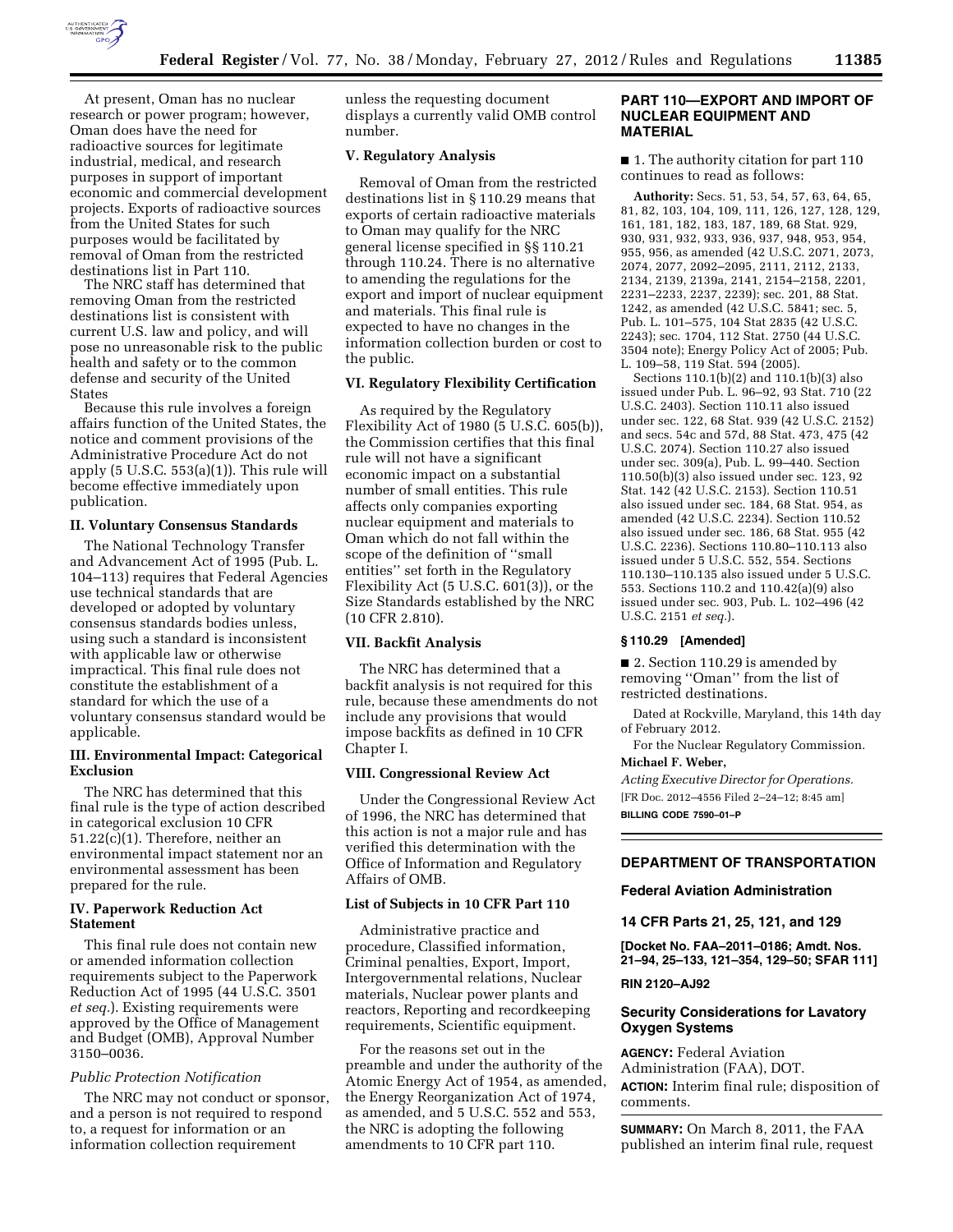for comments (Amendment Nos. 21–94, 25–133, 121–354, 129–50; SFAR 111) on security considerations for lavatory oxygen systems (77 FR 12550). The interim final rule addresses a security vulnerability and is needed so the affected airplanes can continue operating until the non-compliance to airworthiness standards and operating rules is resolved. We sought public comment on the interim final rule even though it became effective upon publication. This action responds to the public comments the FAA received. **ADDRESSES:** You may review the public docket for this rulemaking (Docket No. FAA–2011–0186) at the Docket Management Facility in Room W12–140 of the West Building Ground Floor at 1200 New Jersey Avenue SE., Washington, DC, 20590–0001 between 9 a.m. and 5 p.m., Monday through Friday, except Federal holidays. You may also review the public docket on the Internet at *[http://](http://www.regulations.gov)  [www.regulations.gov](http://www.regulations.gov)*.

**FOR FURTHER INFORMATION CONTACT:** For technical questions concerning this action, contact Jeff Gardlin, Airframe and Cabin Safety Branch, ANM–115, Transport Airplane Directorate, Aircraft Certification Service, Federal Aviation Administration, Northwest Mountain Region, 1601 Lind Avenue SW., Renton, WA 98057–3356; telephone: (425) 227– 2136; email: *[jeff.gardlin@faa.gov](mailto:jeff.gardlin@faa.gov)*.

For legal questions concerning this action, contact Douglas Anderson, Federal Aviation Administration, Office of the Regional Counsel, ANM–7, Northwest Mountain Region, 1601 Lind Avenue SW., Renton, WA 98057–3356; telephone: (425) 227–2166; email: *[douglas.anderson@faa.gov](mailto:douglas.anderson@faa.gov)*.

## **SUPPLEMENTARY INFORMATION:**

#### **Background**

The FAA became aware of a security vulnerability with certain types of oxygen systems installed inside the lavatories of most transport category airplanes. As a result, the FAA issued Airworthiness Directive (AD) 2011–04– 09, which mandated that these oxygen systems be rendered inoperative until the vulnerability could be eliminated. However, by completing the mandated actions in AD 2011–04–09, operators were no longer in compliance with the requirements of Title 14, Code of Federal Regulations (14 CFR) 25.1447, 121.329, and 121.333, and could not legally continue flight operations. AD 2011–04–09 also affects newly manufactured airplanes and airplanes undergoing other modification. The Special Federal Aviation Regulation (SFAR) is needed to address the security vulnerability and allow the affected operators to continue flight operations until the non-compliance to airworthiness standards and operating rules created by the AD is resolved.

The FAA chartered an Aviation Rulemaking Committee (ARC) primarily comprised of industry representatives in March 2011. The ARC's purpose was to recommend regulatory changes and guidance that could be used to restore oxygen in affected lavatories while addressing the security vulnerability. The ARC submitted its recommendations to the FAA on August 3, 2011. The FAA is reviewing the recommendations and will initiate additional rulemaking as necessary. The recommendations will facilitate developing future rulemaking to address existing and new certifications of aircraft. As stated in SFAR 111, we envision a two- to four-year regulatory process to restore the affected oxygen systems to their full operational capability. Complete restoration includes any new regulatory changes, as well as incorporating any new oxygen system designs into airplanes currently in service.

# **Discussion of Comments**

The FAA received comments from ten commenters: Aerox Aviation Oxygen Systems, Inc., The Boeing Company, and eight private citizens. Boeing and three citizens supported the SFAR with the overall assertion that removing chemical oxygen generators from the lavatories poses a risk to a small number of passengers compared to putting all of the passengers on the airplane at risk by keeping the chemical oxygen generators installed.

Five citizens opposed the SFAR, asserting that the safety benefit gained by removing the chemical oxygen system from lavatories to preclude the unlikely event of a terrorist attack does not outweigh the potential risk of individual passengers experiencing hypoxia in the event of a decompression. These commenters also suggested that the FAA consider other options, such as installing an alternative oxygen system in the lavatories, rather than simply removing the chemical oxygen system.

We disagree with the commenters' assertion that the potential risk of a security breach is outweighed by the potential individual risk of hypoxia for a passenger in the lavatory during cabin decompression. We continue to believe that the approach taken by the FAA to temporarily allow a non-compliance with existing regulations until a solution is found to the problem identified in the underlying AD—

appropriately addresses risk. While there is some risk of hypoxia, the emergency descent procedures initiated by the flightcrew are the primary protection against hypoxia provided to passengers.

Pressure loss events have not resulted in a cabin pressure altitude that was instantaneously equal to the airplane altitude. Even when decompressions have occurred when the airplane is at a high altitude, such as 40,000 feet, cabin occupants have not been exposed to those altitudes because it takes time for the cabin pressure to leak from the fuselage. Flightcrews initiate an emergency descent shortly after they receive notification that the cabin pressure cannot be maintained. The airplane is already descending by the time the internal cabin pressure is equal to the airplane altitude.

We carefully considered all of the variables and determined that the risk to all of the passengers due to the security vulnerability was significantly greater than the potential individual risk of hypoxia in the event of cabin decompression. AD 2011–04–09 and SFAR 111 are only interim measures, and we are actively pursuing regulatory changes intended to restore supplemental oxygen in the affected lavatories, while considering the security issues.

We partially agree with the commenters' suggestions to consider other rulemaking alternatives because other alternatives could be used to restore oxygen in the affected lavatories. We disagree with the commenters' suggestions to accomplish longer-term rulemaking actions while leaving the chemical oxygen generators installed in the lavatories. The security vulnerability would remain until final corrective actions were identified and completed. Accomplishing the actions in AD 2011– 04–09 eliminates the security vulnerability until additional actions can be identified and taken to restore the oxygen system with a design that would consider the security risk.

Boeing stated that in and of itself, the SFAR does not require removing or expending the contents of the chemical oxygen generators. This will likely cause confusion and is not consistent with the actions in AD 2011–04–09. Boeing recommended that the SFAR be revised to require the oxygen generators to be either removed or expended and that the wording be the same as that in the AD; we disagree. The affected chemical oxygen generators have already been removed or expended in accordance with AD 2011–04–09, and the SFAR does not supersede AD 2011– 04–09. The SFAR provides interim relief